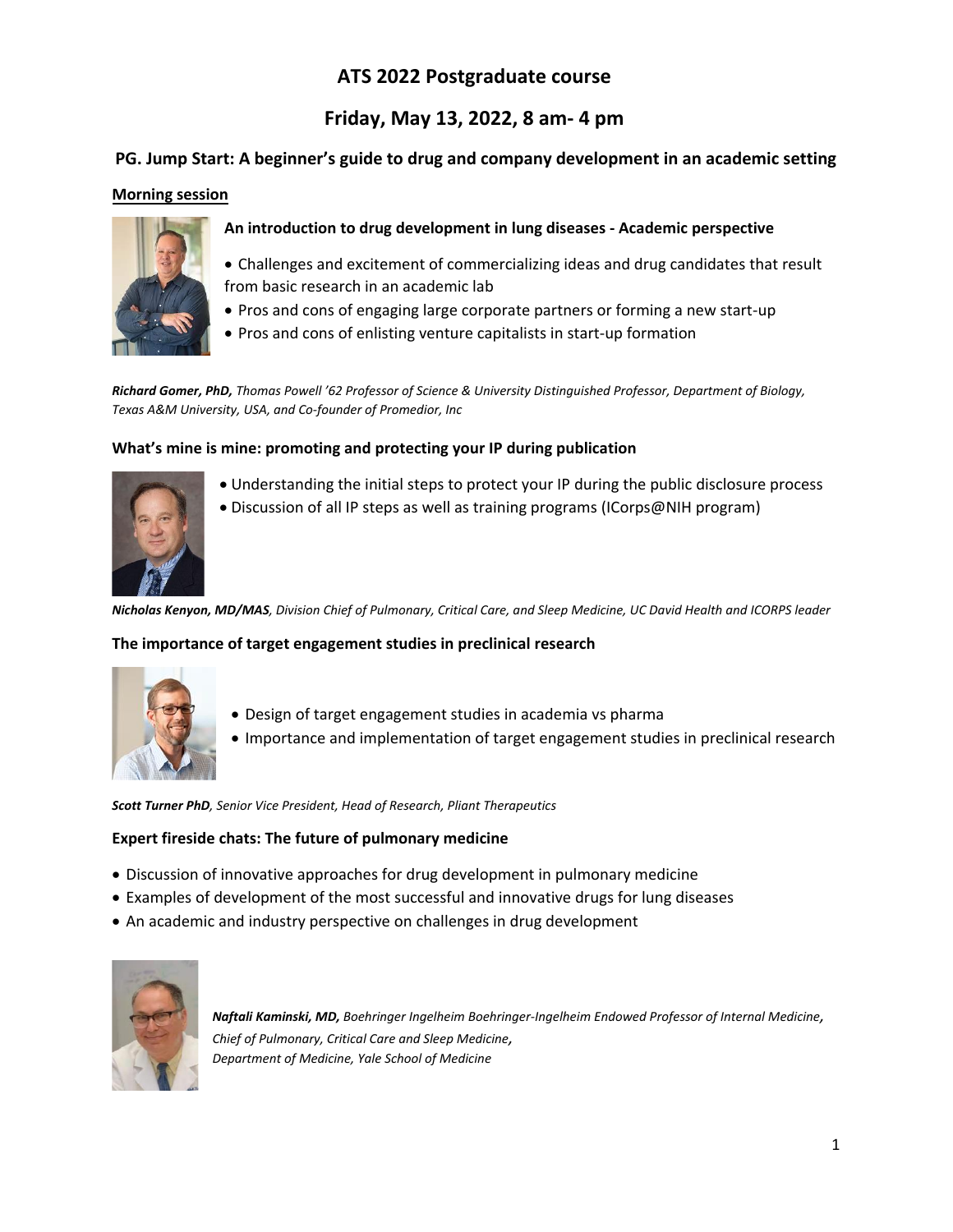

*Melanie Koenigshoff, MD, PhD Professor of Medicine (under committee review), Associate Chief of Research, Division of Pulmonary, Allergy, and Critical Care Medicine, University of Pittsburgh*

# **Case based panel discussion – Taking the next steps after discovery**

Building on earlier topics and discussions, this case-based panel discussion will be:

- Centered on the process of taking novel scientific discoveries from the bench to the bedside
- How academic basic scientists and clinical researchers can work with their own University resources
- How to work with outside investors and interested parties
- How to successfully advance novel discoveries into clinical development programs at both established pharma/biotech and newly formed research companies



*Robert Tarran, PhD, Professor, Department of Cell Biology & Physiology, University of North Carolina and CSO of Eldec Pharmaceuticals that develops anti-inflammatory peptides for the treatment of chronic lung disease* 



*Alan H Cohen, MD Global Clinical Leader, Bayer U.S. LLC. board-certified Pediatric Pulmonologist (x38+ years) responsible for a number of early/translational, mid and late stage clinical development programs. As entrepreneur, he worked with numerous pre-IPO start-ups as well as with public companies worldwide (Aridis Pharam, Therabron Therapeutics, Boehringer Ingelheim, Intermune)*



*Moderator: Milica Vukmirovic, PhD, Director of External Programs and Partnerships, Precision Medicine initiative, PRiME, University of Toronto, Canada. She specialized in entrepreneurship and commercialization in Life Sciences with a focus on development of new therapies and devices in lung field (Kaminski Lab and Blavatnik Fund for Innovation at Yale). Dr. Vukmirovic is currently developing programs and Industry-Academia partnerships for diverse portfolio of early-stage technologies.*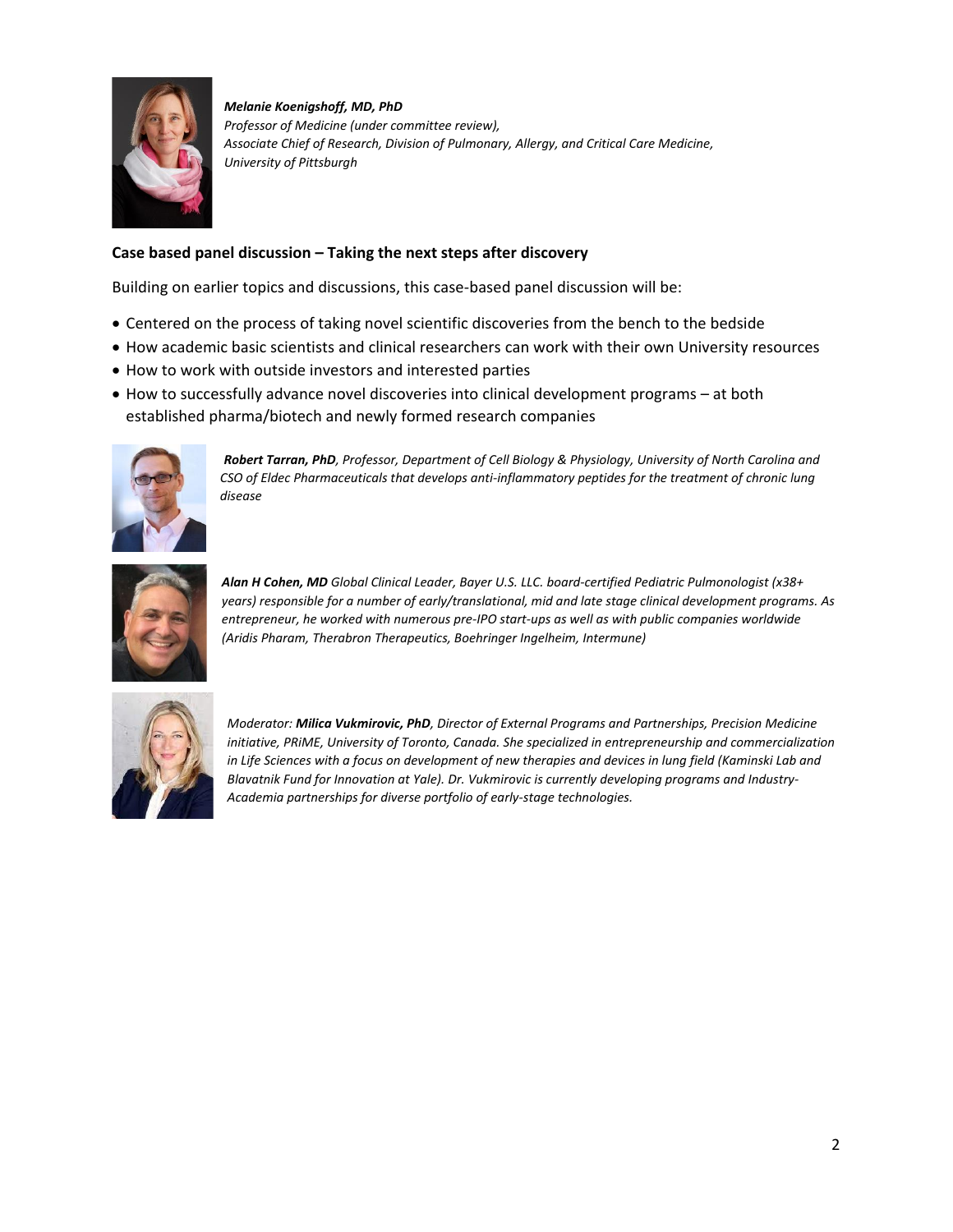## **Introduction to pre-IND enabling studies and clinical trials**



- Design and execution of pre-IND enabling studies in an academic setting
- Challenges of animal models and developing a pre-clinical package
- Developing trial protocols and working with Contract Research Organizations and regulatory agencies

*Toby Maher, MD/PhD, Professor of Medicine, Keck School of Medicine of USC*

#### **Power Lunch - Navigating and growing an academic startup**

- A how-to discussion on spinning out and continuing to lead an academic-based startup company (foundation, funding, operations and conflict of interest management)
- A unique perspective on commercialization of University-based technologies that are translated to the clinic



*Rama Mallampalli, MD, Professor and Chair, Department of Internal Medicine, Ohio State University College of Medicine. Dr. Mallampalli serves as consultant and cofounder of Koutif, a startup company that has successfully acquired IND approval for a first-in-class oral E3 ligase compound for inflammatory lung disease.*



*Jason J Rose, MD/MBA, Assistant Professor of Medicine and Bioengineering, University of Pittsburgh School of Medicine, President, CEO, and co-Founder of Globin Solutions, Inc that develops a rapidly acting antidote for carbon monoxide poisoning, the most common human poisoning.*

#### **Afternoon session**

#### **Expert chats: Funding made easy**

- Different paths to obtain funding by early-stage companies before they are ready for VC
- Non-dilutive funding opportunities such as SBIR/STTR grants & University resources



*Richard Gomer, PhD, Thomas Powell '62 Professor of Science & University Distinguished Professor, Department of Biology, Texas A&M University, USA, and Co-founder of Promedior, Inc, a company successfully acquired by Roche in 2020.*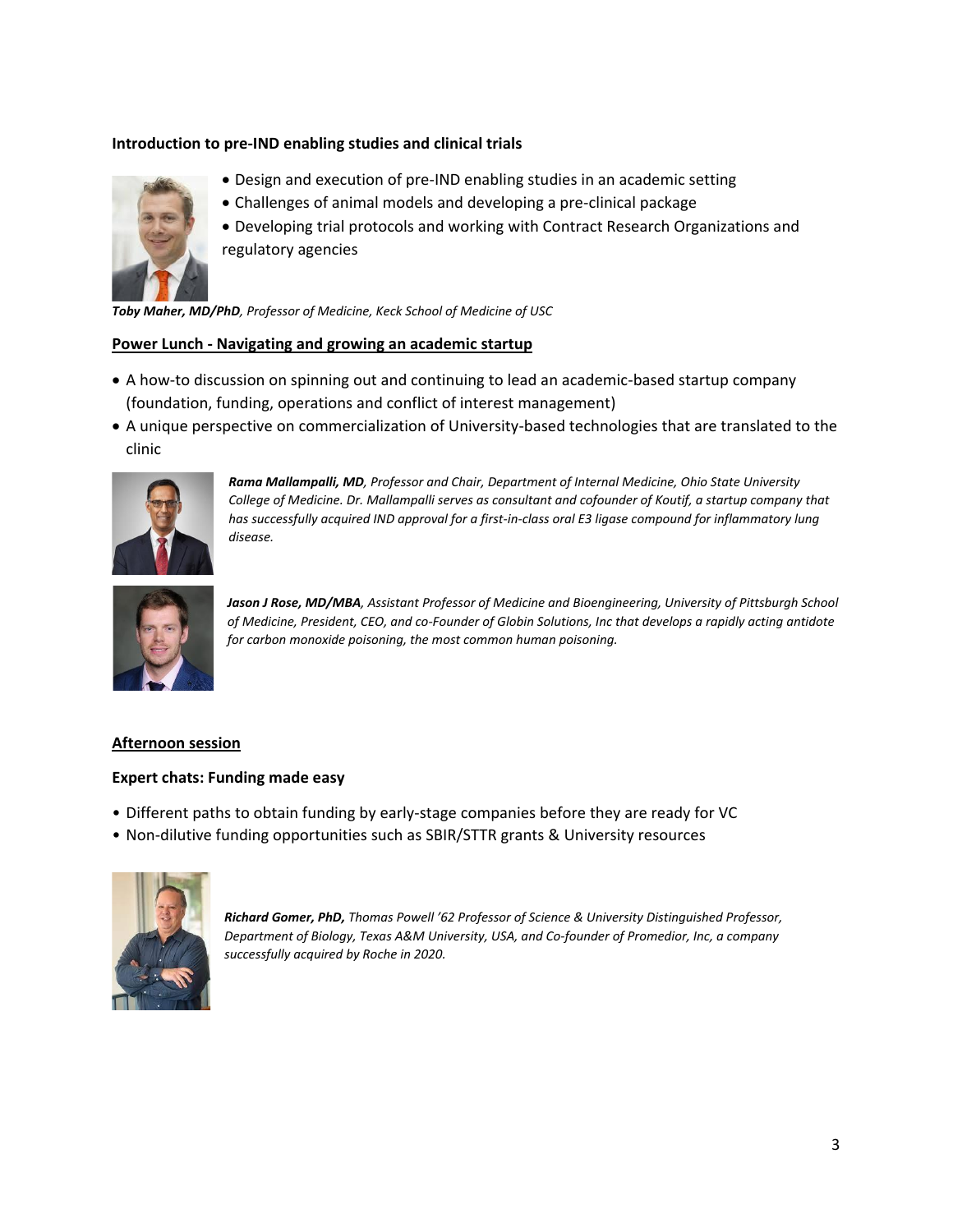

*Louise Hecker, PhD is an Associate Professor at Emory Un iversity and the Founder and Chief Scientific Officer (CSO) of Fibronox. Dr. Hecker successfully obtained Federal funding from the Department of Defense, Department of Veterans Affairs, and the National Institutes for Health to develop novel technologies.*

## **Lessons from venture capitalists – Do's and don'ts when developing a new drug**



- Demystify the world of venture capital
- Paths to secure venture capital funding
- What to expect when working with VC companies

*David Morris MD, Ex-operating Partner, Novartis Venture Fund and Chief Medical Officer, Head of therapeutics at Valo Health. Previously he held multiple leadership positions in company development and clinical operation at Novartis and Roche.* 



*Kambez Benam, PhD, Associate Professor, University of Pittsburgh, and Founder of Pneumax*